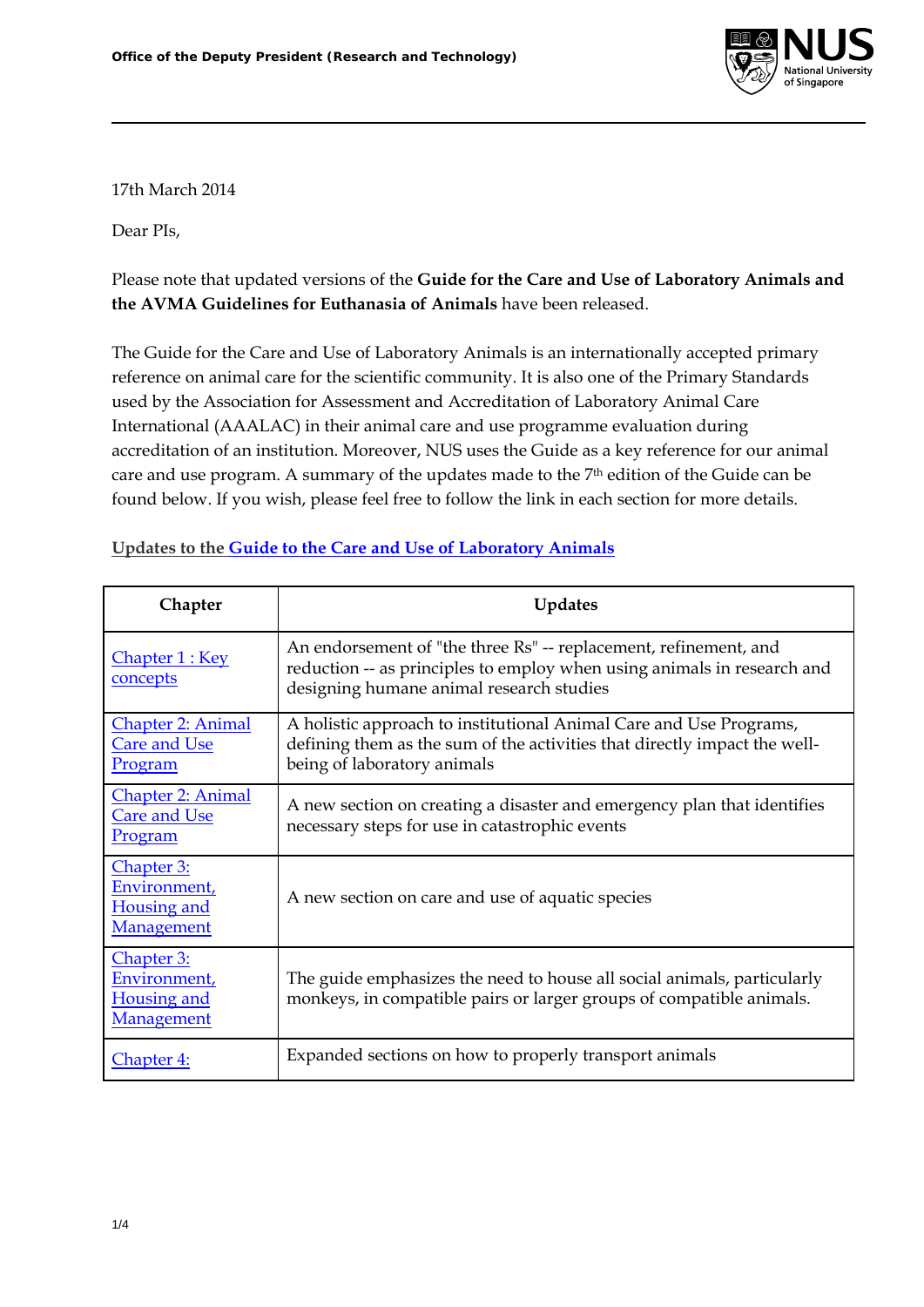| <b>Veterinary Care</b>               |                                                                       |
|--------------------------------------|-----------------------------------------------------------------------|
| Chapter 4:                           | A definition of animal biosecurity -- measures taken to prevent and   |
| <b>Veterinary Care</b>               | control unwanted diseases -- and proper practices                     |
| Chapter 4:<br><b>Veterinary Care</b> | New material on veterinary clinical care and management               |
| <b>Chapter 5: Physical</b>           | New and updated information on physical plant-related topics, such as |
| Plant                                | special design facilities and hazardous agent containment             |

The AVMA Guidelines for Euthanasia of Animals provide guidance for the relief of pain and suffering of animals that are to be euthanized.

A summary of the updates made to the 2013 edition of the guidelines can be found below. Please feel free to follow the link in each section for more details of the changes.

| <b>Species</b>             | Acceptable                                                                                                                                                      | Unacceptable/ Acceptable with<br>conditions                                                                                                                                                                                                              |
|----------------------------|-----------------------------------------------------------------------------------------------------------------------------------------------------------------|----------------------------------------------------------------------------------------------------------------------------------------------------------------------------------------------------------------------------------------------------------|
| Small birds<br>and poultry | Cervical dislocation of poultry of<br>appropriate size                                                                                                          | Unacceptable:<br><b>Thoracic compression</b><br>- animals that are not deeply<br>anesthetized                                                                                                                                                            |
| Rodents                    | IP or IV barbiturate<br>Momentary pain may be associated<br>with IP injections, but the degree of<br>pain and the methods to control have<br>yet to be defined. | <b>Acceptable with conditions:</b><br>1) Inhalant anesthetics (open drop),<br>CO2, cervical dislocation, decapitation,<br>microwave irradiation<br>For CO2 - Home cage best, gradual<br>displacement rate of 10-30%<br>recommended<br>2) Tribromoethanol |
| Neonatal<br>Rodents*       | IP barbiturate derivatives                                                                                                                                      | <b>Acceptable with conditions:</b><br>1) Gaseous anesthetics or CO2 (>50<br>mins) - Must be confirmed by physical<br>examination, adjunctive physical<br>method, or validation of the euthanasia<br>chamber and process                                  |

## **Updates on AVMA Guidelines for Euthanasia of Animals**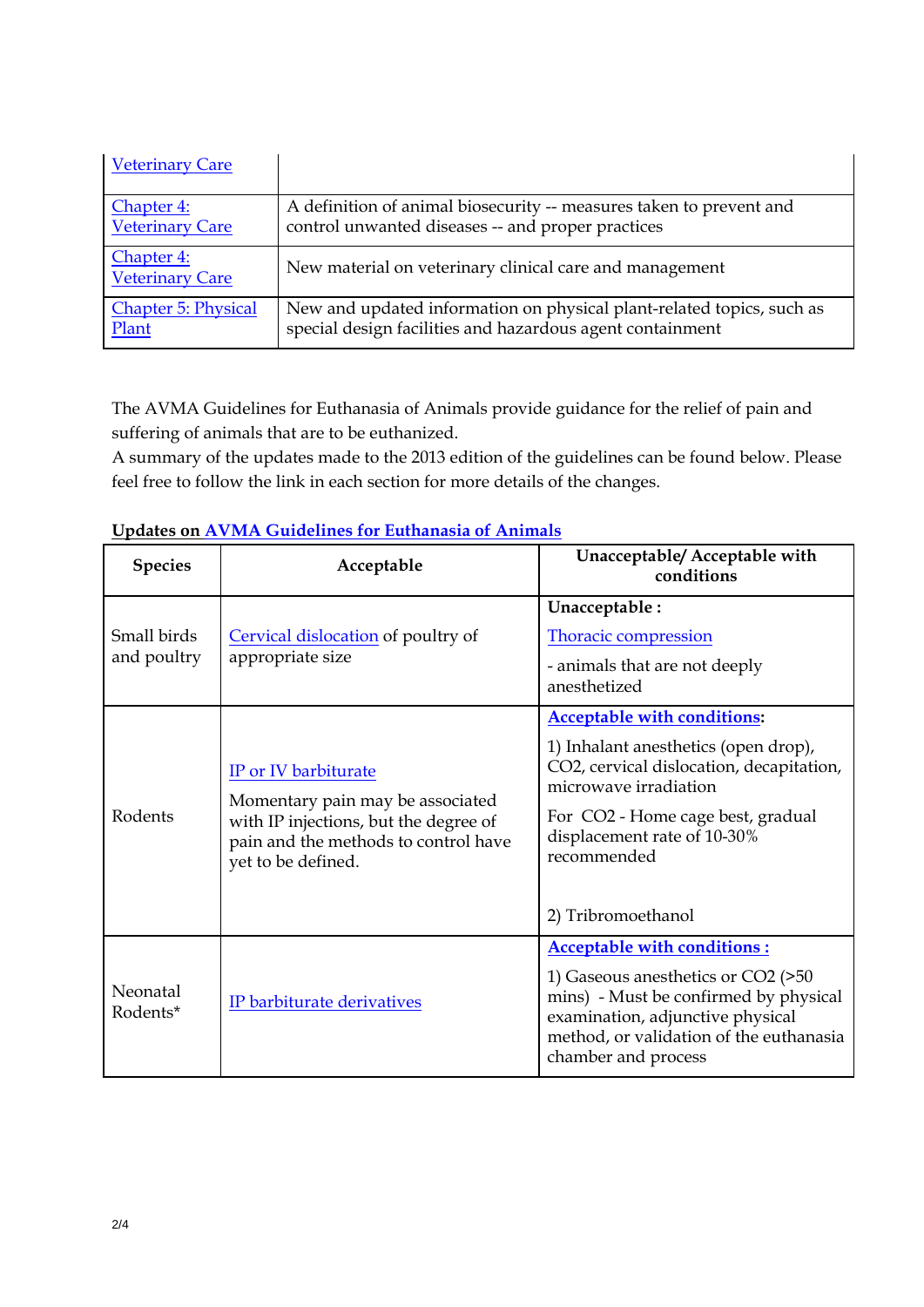|           |                                                                                                                                                                                                                                                                                                                                                                                                            | 2) Rapid freezing (<5 d), hypothermia<br>(< 7d, prevent contact with cold<br>surfaces), decapitation, cervical<br>dislocation                                                                                                                        |
|-----------|------------------------------------------------------------------------------------------------------------------------------------------------------------------------------------------------------------------------------------------------------------------------------------------------------------------------------------------------------------------------------------------------------------|------------------------------------------------------------------------------------------------------------------------------------------------------------------------------------------------------------------------------------------------------|
| Rabbits   | Small numbers of rabbits are best<br>euthanized using the same techniques<br>as used in the private practice setting<br>+/- sedation with <b>IV</b> barbiturate                                                                                                                                                                                                                                            | <b>Acceptable with conditions:</b><br>Inhalant anesthetic, carbon dioxide<br>(with sedation), captive bolt designed<br>for rabbits (best for large numbers in<br>production setting), cervical<br>dislocation (requires demonstrated<br>proficiency) |
| Zebrafish | 1) Tricaine methanesulfonate (MS222)<br>followed by physical adjunctive<br>method or immersion in 5%<br>sodium/calcium hypochlorite<br>2) Rapid chilling $(2 - 4$ <sup>o</sup> C) until loss of<br>orientation and operculum movements<br>followed by appropriate holding times<br>(10 mins adults, 20 mins fry) or an<br>approved physical adjunctive method<br>or immersion in 5% sodium<br>hypochlorite | <b>NA</b>                                                                                                                                                                                                                                            |
| Frogs     | 1) $MS222 (5g/L)$ immersion. May be<br>injected in lymph sacs or coelomic<br>cavity<br>- May require prolonged emersion<br>- Follow with physical adjunctive<br>method (decapitation, pithing)<br>2) Benzocaine hydrochloride (250<br>mg/L) also available as benzocaine gel<br>(20% concentration)                                                                                                        | <b>NA</b>                                                                                                                                                                                                                                            |

\* Precocial young (guinea pigs) treated as adults

Please disseminate the information to researchers in your group who use animals in their research.